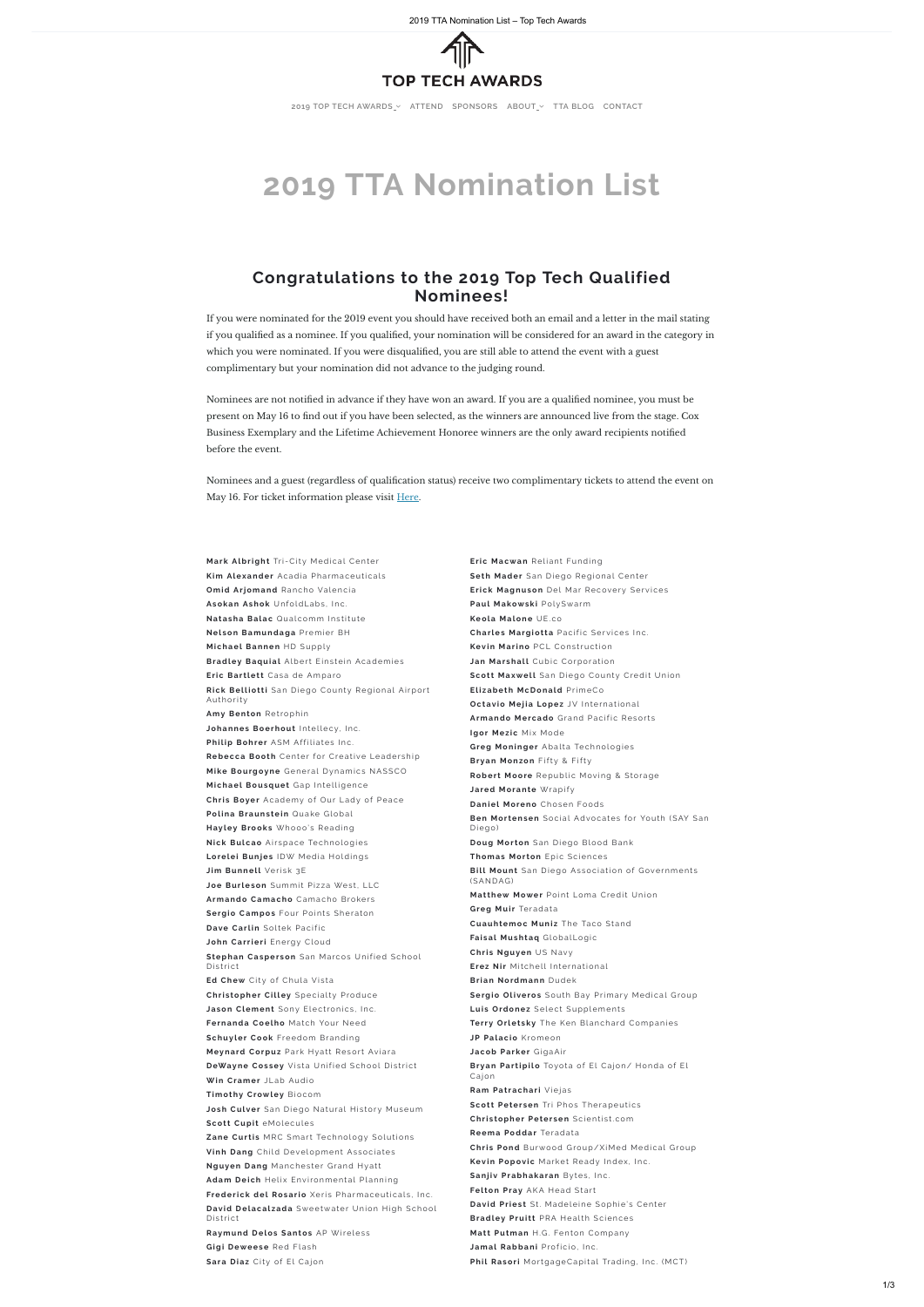#### 2019 TTA Nomination List - Top Tech Awards

**Frankie Duenas** Cabrillo Credit Union **Dustin Dunbar** Serving Seniors **Shiem Edelbrock** The Control Group **Moudy Elbayadi** ID Analytics **Travis Fawcett** AristaMD **Shona Fenner** PetDesk **Keith Fernandez** San Diego County Sheriff's Department **Mario Fernandez** Oceanside Glass & Tile **Jake Fields** Platform Science **Usama Georges** San Diego District Attorney **Alexandra Gerrit sen** Ca l i Bamboo **Ray Ghanbari** SmartDrive Systems **Daniel Ginn** Digital Operative **Mi chael Glowgows k i** Wheelhouse Credit Union **Brett Goldsmith** Cardea Bio, Inc. **Alvie Good** SmartDrive Systems **Tim Grace** PointPredictive, Inc. **David Graham** City of Carlsbad **Travis Graham** Evergreen Research **Gustavo Guadalupe** Quaitas Insurance Company Jonathan Guertin Cajon Valley Union School District **Mikel Haas** County of San Diego **Jake Hansen** Ztelco **Cole Hanson** US Marine Corps (USMC) **Dusty Harkleroad** Environmental Lights **Peter Harnish** Mention My Biz **Robert Harper** SeaSpace **Simon Harrison** dominionRED d.b.d Hopfoot LLC **Ri c k Hattenburg** Axos Bank **Carlos Hernandez** Industrial Polishing **Sam Hes senauer** Nanome Inc **Brian Holley** vScenario **Hansol Hong** Robolink **Geoff Howard** National Funding **Patrick Jabbour** ElectronicER **Kev in Jac k son** Fa l l Brew ing Co. **Jason Jaqua** Igoe Administrative Services **David Jessop** Erickson-Hall Construction Co. Philip Johnson LoadExpress Services, Inc. **Mario Juarez** Altium **David Julian** Netradyne **Kristin Kahle** navigateHCR Dawn Kale Poway Unified School District Ashok Kamal Tech Coast Angels - San Diego **Miles Kaplan** Hooter s **Homa Karimabadi** Analytics Ventures **Chel sea Kauffman** LEARN Ac ademy Scott Kennedy San Diego Family Care **Ahmed Khattab** Rainbow Municipal Water District **Samer Khouli** TargetCW **Bridget Kimball** Intuit **Brett Kline** Mobile Computer Wizard **Mar k Kohlheim** CACI Sailendra Koorapati Callaway Golf **Eri c Lar k in** Organifi **Jeffrey Lee** MEI Pharma **Brian Levine** Retention Rocket Leonard LeVine Escondido Union School District Adriana Linares San Diego County Bar Association **Matt Locke BKM Officeworks J im Lohmann** ResCa re **Chri s topher Longhur s t, MD** UC San Diego Hea lth

**Jeff Rauch** ICW Group **Chris Rivera** Erasca **Clifford Robbins Waxie Rick Roberts** Grossmont Union High School District **Kurling Robinson** Fokcus **Chri s Roger s** Annexus IT **Joe Rohner** Booz Allen Hamilton Lisa **Rosenfelt** Diamond and Branch **Rajni Roshan** UCSD Jacobs School of Engineering Center for Wireless Communication **Dave Roth** Chef Works Andrew Sabat Idea Tutors, LLC Carlos Salazar King-Chavez Neighborhood of Schools **Zach Saltzman** FMT Consultants Jonathan Santiago Casas International Brokerage **Alo Sar v** SOCi **John Saunders** Power Digital Marketing **Shaun Savage** GoShare **Gregor Schaller** Cobra Puma Golf **Jim Schneider** College Area Business District Adham Shaaban Forward Slope, Inc. **Stephen Sherrill** Parker Hannifin, CSS Division **Nathan Short** Encinitas Union School District **Mi chael Singer** Veyo Jonathan Smith North County Health Services **Brendan Smith** Motive Interactive **Robert Smith** Eye Care of San Diego **Naresh Soni** Tsunami ARVR, Inc . **Scott Sorensen** Human Longevity, Inc. **Chris Spannos** MRC Smart Technology Solutions **Erik Stevens** Luth Research **Kevin Stuecklen** WestAir Gases & Equipment **Mar k Sul zen** Sma rtDraw Soft wa re, LLC **Sergey Sundukovskiy Raken Sudipto Sur** Reflexion Health **Brent Takemiya Hard Rock Hotel John Taylor** Youngevity **Albert Thongkham** Hoban Management Patrick Tinklenberg Sycuan Resort and Casino **Stuart Toelander** News Quantified Arie Trouw XY- The Persistent Company **Steve Tullgren** DJ Orthopedics **Darryl Turner** Woodstocks Pizza Marc Upchurch Mental Health Systems, Inc. Saulius Vabalas Great Lakes Data Systems (GLDS) **Narayanadas Vakamudi** Family Health Centers of San Diego **Juana Valadez** Point Mortgage Corporation **Jonathan Valamehr Tortuga Logic Jamie Valdez** Buffini and Company **Mark Valldolid** St Paul Senior Homes & Services **A. J .Van de Ven** Ca lSense **Eri c Van Johnson** DiegoDev LLC **Corey VanWormer** San Diego Blood Bank **Gas ton Vejar** Nap San Diego LLC **Brian Vinciguerra** Parity Network Solutions **Aj it Vi swanathan** Doc tible **Stephen Vocal** Credit Solutions Corp **Norman Waelchli** Vision InfoSoft **Tim White** San Diego Symphony **Joshua Whittle** Carpet Club **Nathan Wilder** Ethertronics, an AVX Group Company **Shane Willis** T.B. Penick and Sons, Inc. **Jared Wohlgemuth** San Diego Yatch Club **Jon Wolberg** Interpreters Unlimited, Inc. **Husam Yaqoob** Public Consulting Group **Kevin Yip** Blueboard, Inc.

**Jeremy Young** Kyowa Kirin Pharmaceutical Research,

Inc .

**Mark Zecca, Ph D.** San Diego County Office of Education

**Mick Zentic** Pacific Sun Properties

**Todd Zulauf** Alvarado Parkway Institute, BHS

Presenting sponsor:

Platinum sponsor: Media sponsor

Bronze sponsors:

https://toptechawards.com/nominate/  $2/3$